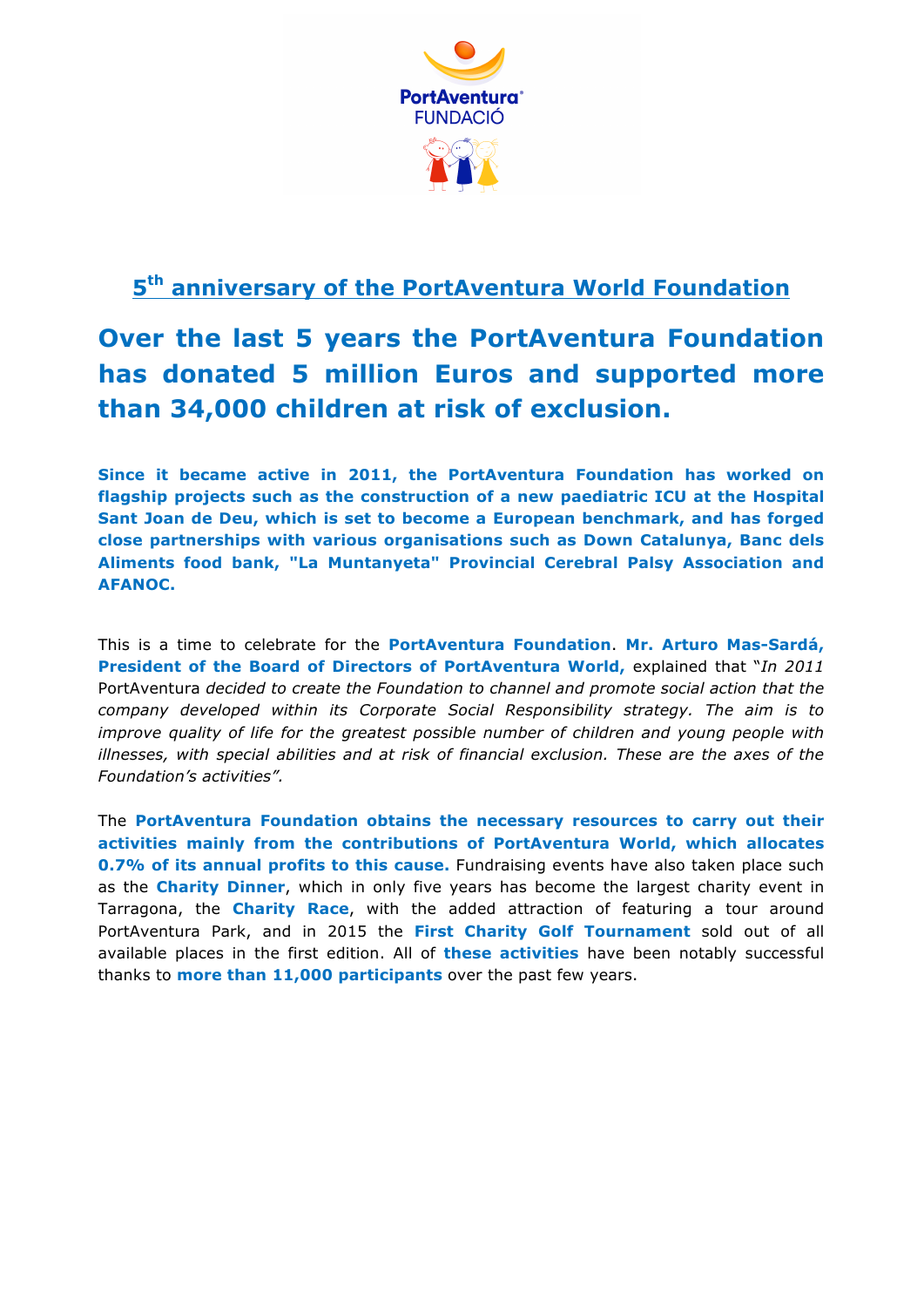

The PortAventura Foundation carries out its activities through **project** financing, organisation of **activities to raise awareness in society** and other **charity events** that have occupied its daily operations in these last five years.

### **Projects**

The project that will decisively characterise the coming years of the PortAventura Foundation will be the **construction of the new paediatric ICU at the Hospital Sant Joan de Déu**. **The foundation has donated 3 million Euros to finance its construction.** The new ICU will quadruple the current surface area for patients, following the model of the ICU at Boston Hospital, considered worldwide as the benchmark for this type of facility. **The project has been expanded with the installation of play areas within the hospital and even a children's park** inspired by PortAventura Park's theme areas in order to bring PortAventura joy and happiness to the children in the hospital; there will also be **visits from the PortAventura mascots and a "discharge pack"** with park tickets to complete the partnership between the two institutions.

Other projects supported with donations from the Foundation are those carried out by Banc dels Aliments a les Comarques de Tarragona, Proyecto Hombre Tarragona, Fundació Estela, SMC Salut Mental de Catalunya, Associació Down Tarragona, Fundació Casa Sant Josep, Pere Mata de Reus and Fundació Pascual Maragall amongst others.

In 2015, there was the opportunity for collaboration with the "Associació Pàdel amb Tú", a new inclusive sports project which took place in the municipal facilities of Salou.

#### **Raising awareness in society**

In its underlying goals the Foundation establishes the objective to raise awareness in society about other realities that are poorly understood, and for this reason PortAventura Park activities are organised with other organisations. Annual charity events are held such as **AFANOC's "Posa't la gorra": this is a major event within Catalonia, with a total of 90,000 attendees over the years**; funds raised are donated to "La casa dels Xuclis", which welcomes families who have to travel to Barcelona to receive treatment for their children with cancer.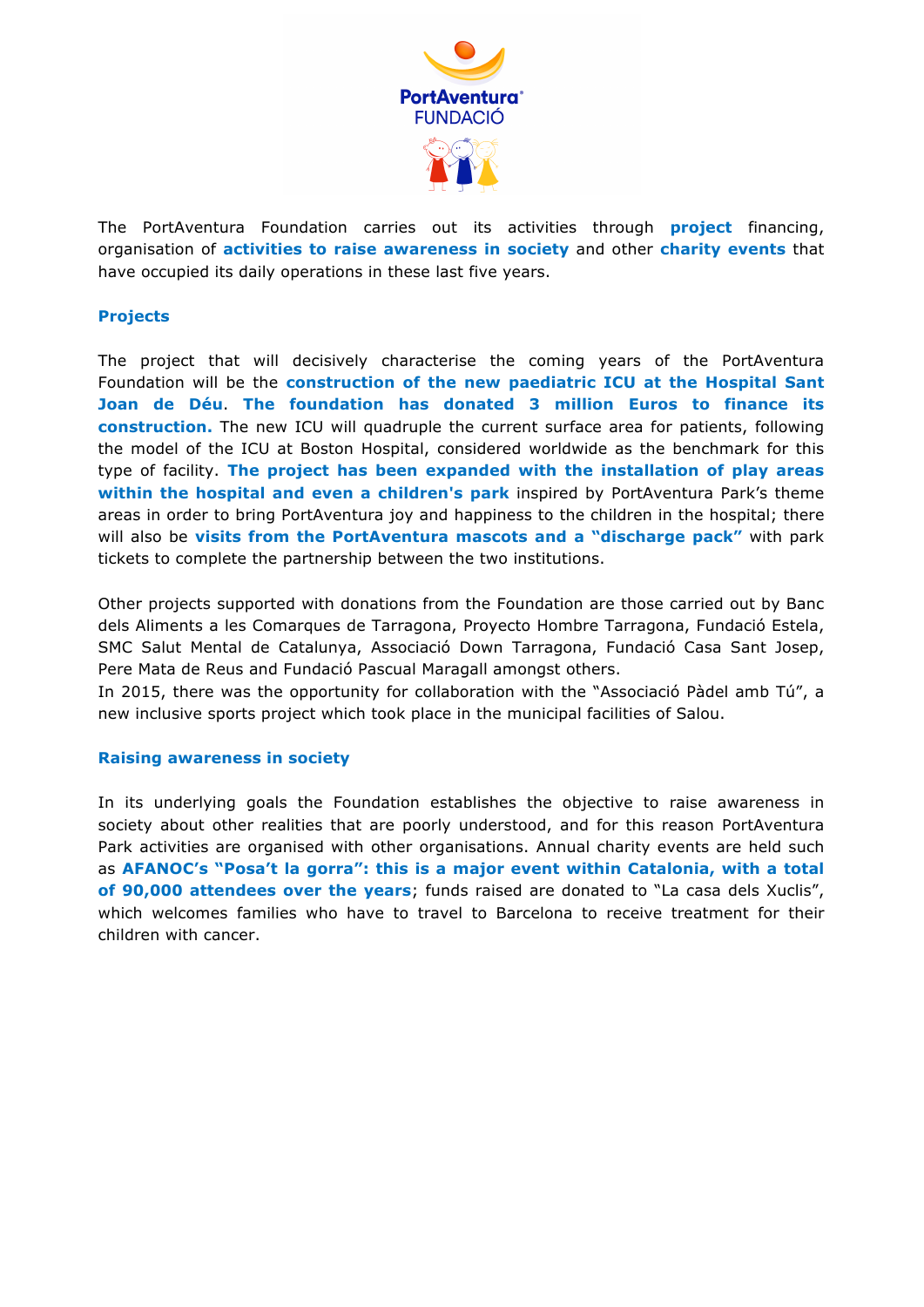

Other examples include: "**Jornada del corazón" (Day of the Heart)** organised together with the **Associació de cardiopaties congènites (Congential Heart Disease Association) and the SHE Foundation, led by Dr. Valentí Fúster**, using the medium of fun to promote a healthy lifestyle with improved dietary choices and regular exercise, as well as the **Down Catalunya "Making Friends"** day where children with Down's Syndrome had the chance to show off their skills in a number of activities. **Since 2011** this day has been attended by **more than 20,000 people.**

#### **Charity actions**

The Foundation has also been involved, in its day-to-day operations, in **up to 1000 charity actions** over the last five years, working together with hundreds of regional organisations: donation of furniture to special employment centres, computers to schools and colleges, delivery of food kits with the support of the Volunteers' Association of Vila-seca, etc ... and facilitating access to leisure for more than 23 thousand children in serious situations of social exclusion. These are just some of the requests that the Foundation attends to on a daily basis.

Finally, it should be noted, as expressed by **Mr. Arturo Mas-Sardá** that "*The undertaking of social commitments within the region is of great importance to PortAventura. This is reflected in the annual publication of a Corporate Responsibility Report, audited by an external certification body, which brings together all the activities carried out by the Foundation, including projects and activities for raising awareness and charity events, amongst others".* 

#### **About the PortAventura Foundation**

The Foundation, whose purpose is of general interest, aims to contribute to the welfare of society and to improve the quality of life of people at risk of social exclusion, especially children and young people; working with them directly or together with their families and indirectly by supporting other foundations and institutions. www.fundacioportaventura.org